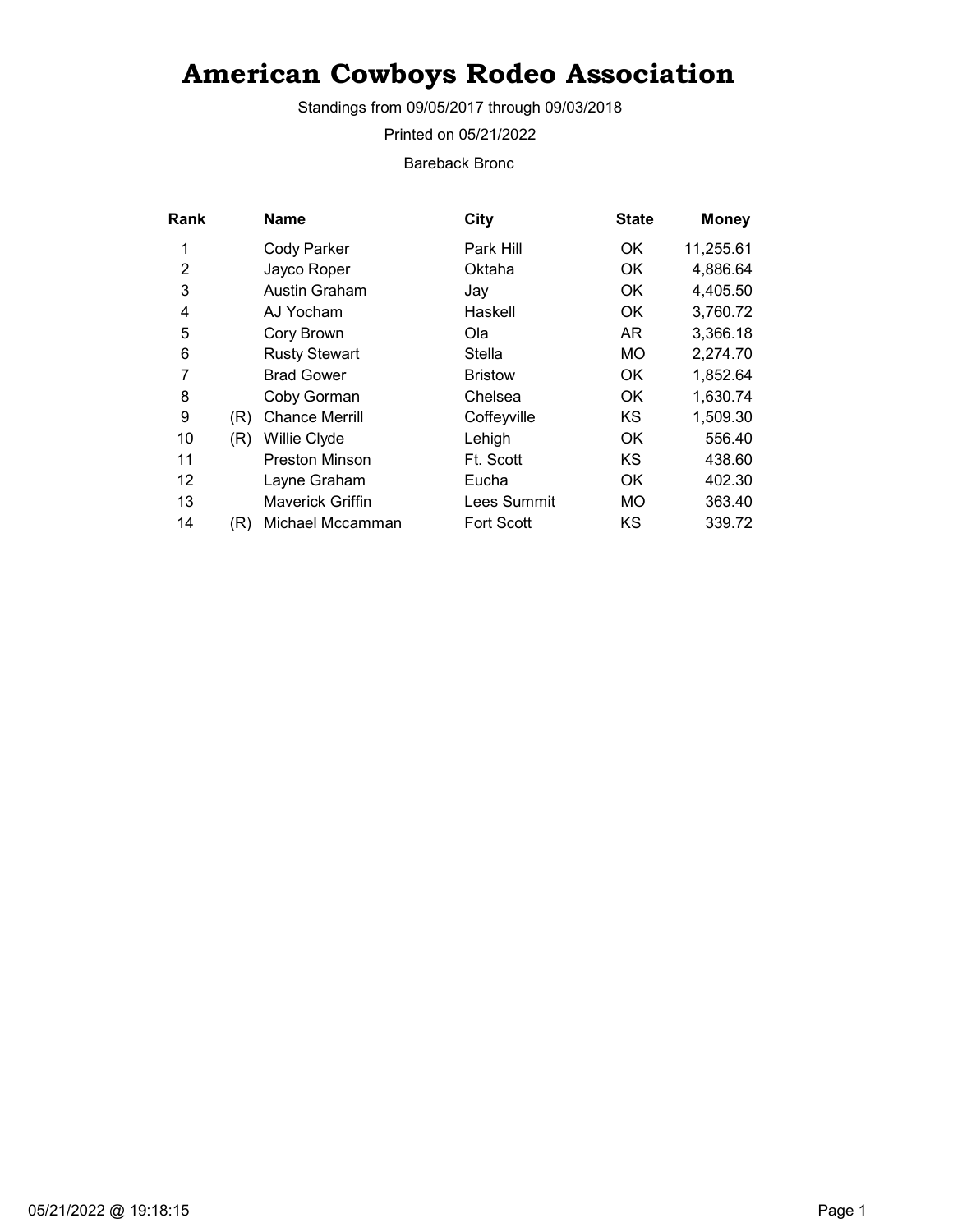Standings from 09/05/2017 through 09/03/2018

Printed on 05/21/2022

Bull Riding

| Rank           |     | Name                    | City              | <b>State</b> | <b>Money</b> |
|----------------|-----|-------------------------|-------------------|--------------|--------------|
| 1              | (R) | <b>Creek Young</b>      | Rogersville       | МO           | 4,245.53     |
| $\overline{2}$ |     | Dusty Craig             | Purdy             | MO           | 3,312.98     |
| 3              |     | <b>Wyatt Rogers</b>     | Tahlequah         | OK           | 3,058.12     |
| 4              |     | Dakota Macom            | Calera            | OK           | 2,396.93     |
| 5              | (R) | <b>Colton Byrum</b>     | Mound City        | KS           | 2,376.00     |
| 6              | (R) | Kody Aldrich            | <b>Skiatook</b>   | OK           | 2,355.51     |
| 7              |     | David King              | <b>Baldwin</b>    | KS           | 2,227.38     |
| 8              |     | Matt Palmer             | Chelsea           | OK           | 1,993.50     |
| 9              | (R) | Ty Clearwater           | LaCygne           | KS           | 1,877.59     |
| 10             | (R) | <b>Tyler Lewis</b>      | Jonesboro         | AR           | 1,779.95     |
| 11             |     | Logan Robrahn           | Siloam Springs    | AR           | 1,593.70     |
| 12             | (R) | Daniel Keeping          | <b>Bluff Dale</b> | ТX           | 1,557.75     |
| 13             |     | Tyler Kijac             | <b>Bristow</b>    | OK           | 1,545.92     |
| 14             |     | <b>Maverick Griffin</b> | Lees Summit       | <b>MO</b>    | 1,495.92     |
| 15             | (R) | Lane Smith              | Taneyville        | MO           | 1,125.00     |
| 16             | (R) | Cody Hobson             | <b>Byars</b>      | 0K           | 855.00       |
| 17             | (R) | <b>Tanton Eldred</b>    | Roff              | OK           | 702.27       |
| 18             | (R) | <b>Hunter Tate</b>      | Riverton          | ΚS           | 642.47       |
| 19             | (R) | Josh Steele             | Sparta            | <b>MO</b>    | 571.50       |
| 20             |     | Jesse Monroe            | South Coffeyville | OK           | 532.96       |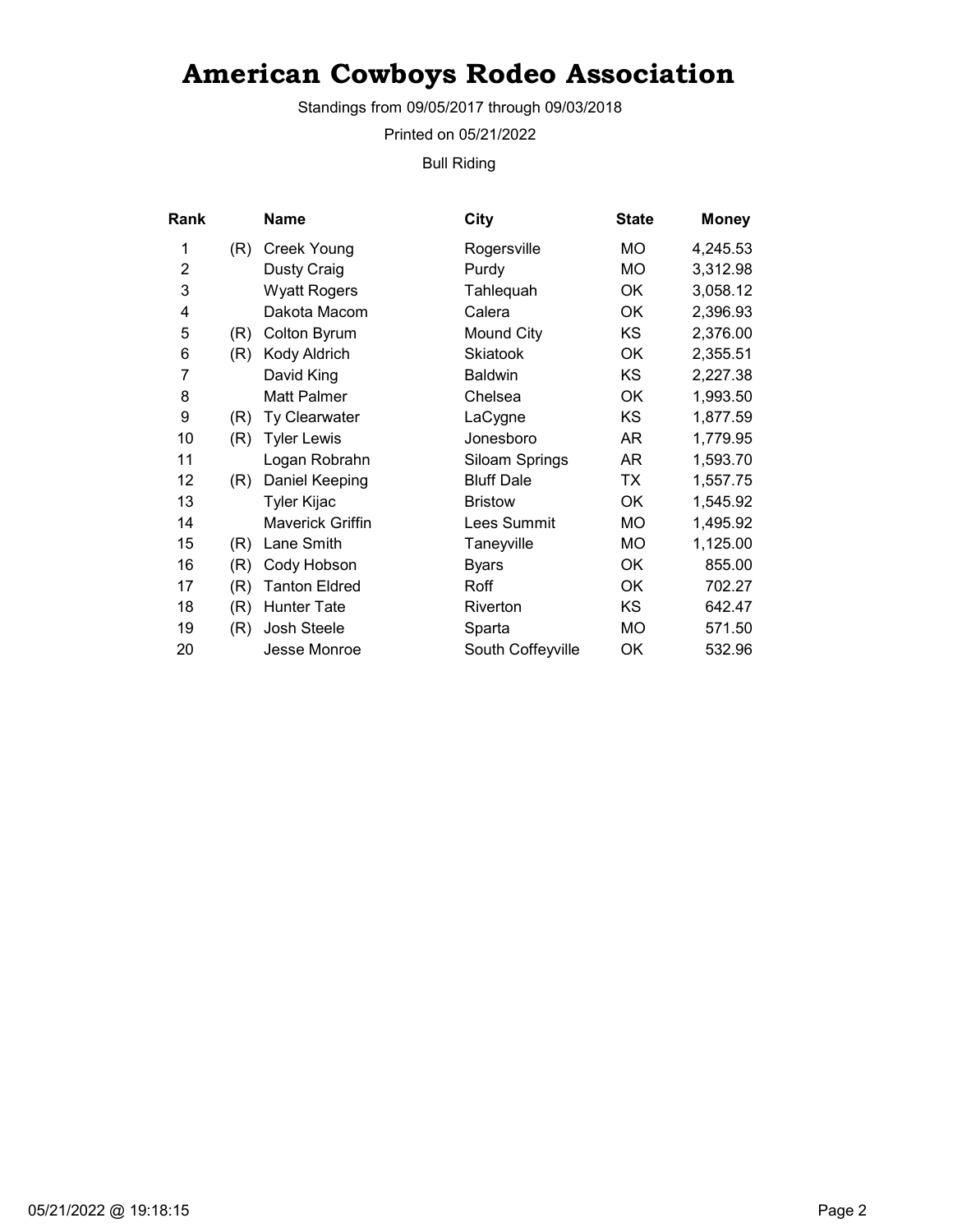Standings from 09/05/2017 through 09/03/2018

Printed on 05/21/2022

Saddle Bronc

| Rank |     | <b>Name</b>           | City                | <b>State</b> | <b>Money</b> |
|------|-----|-----------------------|---------------------|--------------|--------------|
| 1    |     | <b>Blane Stacy</b>    | <b>Blanchard</b>    | OK           | 10,106.98    |
| 2    |     | <b>Travis Gardner</b> | Mt. Vernon          | MO.          | 9,478.42     |
| 3    |     | Cody Goertzen         | <b>Union City</b>   | OK           | 5,683.29     |
| 4    | (R) | <b>Trenton Burd</b>   | Ft. Scott           | KS           | 3,538.61     |
| 5    | (R) | Luke Long             | Delware             | OK           | 3,089.90     |
| 6    |     | <b>Gulley Finnell</b> | Pryor               | ОK           | 2,678.42     |
| 7    | (R) | Keene Justesen        | Ft. Scott           | KS           | 2,282.62     |
| 8    |     | Rowdy Chesser         | Aline               | OK           | 2,244.76     |
| 9    |     | <b>Chase Gabriel</b>  | <b>Grain Valley</b> | MO.          | 2,144.61     |
| 10   |     | Tex Benfer            | Tupelo              | OK           | 1,953.89     |
| 11   | (R) | <b>Trey Watts</b>     | Marshall            | MO.          | 1,668.03     |
| 12   |     | <b>Colton Goad</b>    | Enid                | OK           | 1,524.12     |
| 13   |     | Austin Joseph         | <b>Benton</b>       | KY.          | 871.50       |
| 14   | (R) | Cooper Mullican       | Van Buren           | AR           | 452.20       |
| 15   |     | Russ Campbell         | Damascus            | AR.          | 434.70       |
| 16   |     | <b>Rusty Allison</b>  | Davis               | OK           | 432.00       |
| 17   |     | Darin Lively          | Kingston            | AR           | 279.68       |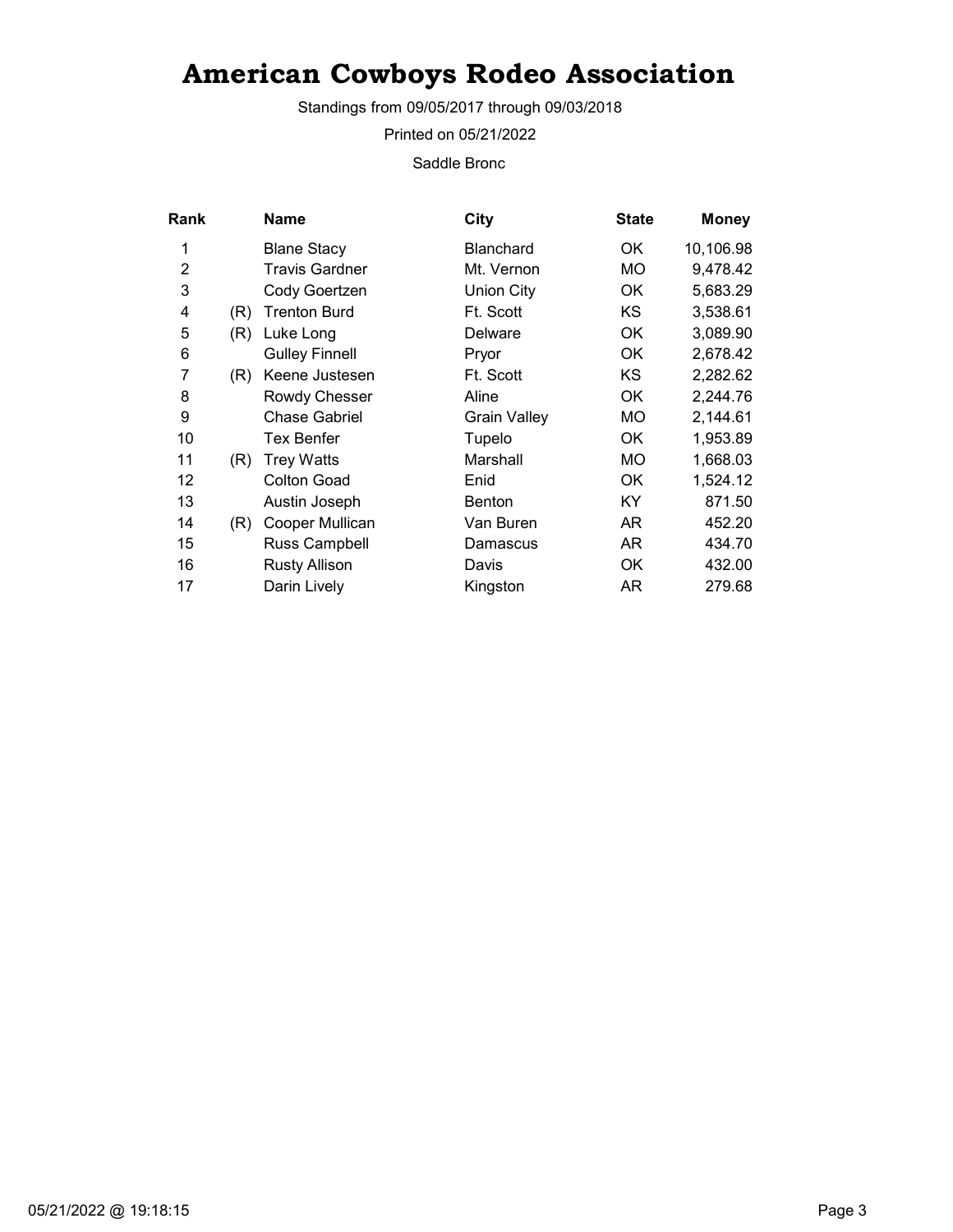Standings from 09/05/2017 through 09/03/2018

Printed on 05/21/2022

Tie-Down Roping

| Rank           |     | <b>Name</b>          | City             | <b>State</b> | <b>Money</b> |
|----------------|-----|----------------------|------------------|--------------|--------------|
| 1              |     | JC King              | <b>Stilwell</b>  | OK.          | 12,369.02    |
| $\overline{2}$ |     | Glenn Jackson        | Okmulgee         | OK           | 7,479.46     |
| 3              |     | Clay Brown           | Purdy            | МO           | 7,440.50     |
| 4              |     | Ethan Hill           | S. Coffeyville   | OK           | 7,198.54     |
| 5              |     | Caddo Lewallen       | Morrison         | ОK           | 5,624.62     |
| 6              |     | Ken Bailey           | Okmulgee         | OK           | 4,891.82     |
| 7              |     | <b>Garrett King</b>  | Bentonville      | AR           | 4,731.70     |
| 8              |     | William Whayne       | Tulsa            | <b>OK</b>    | 4,612.19     |
| 9              |     | Mason Carter         | Checotah         | OK           | 4,463.51     |
| 10             | (R) | Dawson Appleton      | Copan            | <b>OK</b>    | 3,901.22     |
| 11             |     | Kyle Myers           | Owasso           | OK           | 3,898.80     |
| 12             |     | Ben Piazza           | <b>Twin Oaks</b> | <b>OK</b>    | 3,613.24     |
| 13             |     | <b>Trent Creager</b> | Stillwater       | OK           | 3,544.33     |
| 14             |     | <b>Tylen Layton</b>  | Copan            | OK           | 3,148.90     |
| 15             | (R) | McKade Wickett       | Muldrow          | OK           | 2,925.22     |
| 16             |     | <b>Blake Ash</b>     | Aurora           | МO           | 2,890.46     |
| 17             |     | Jonathan Isaacs      | Springdale       | AR           | 2,827.06     |
| 18             |     | Joshua Pool          | Fairland         | ОK           | 2,825.54     |
| 19             |     | Cole Bailey          | Okmulgee         | OK           | 2,796.69     |
| 20             |     | R.J. Straw           | Lenapah          | OK           | 2,562.45     |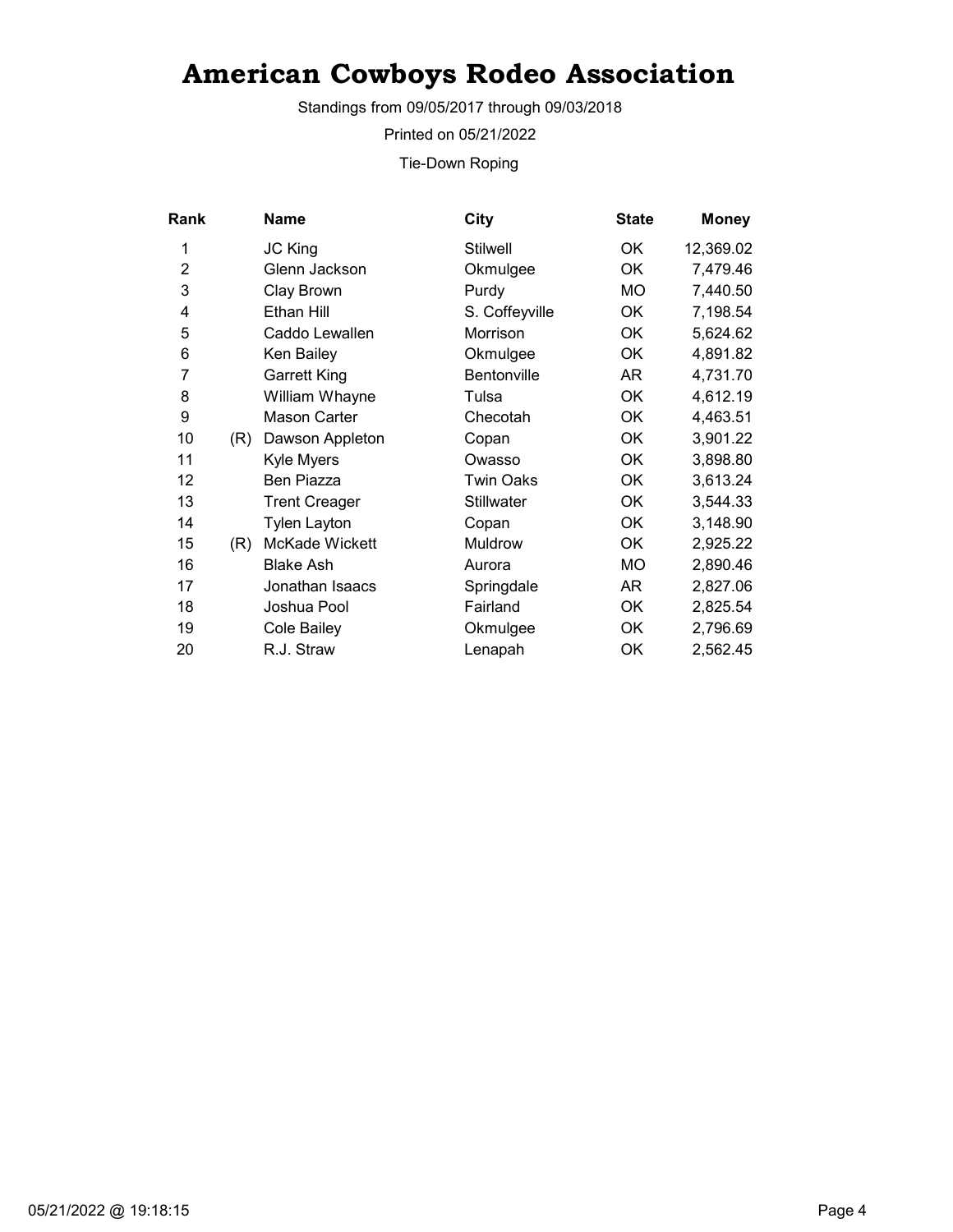Standings from 09/05/2017 through 09/03/2018

Printed on 05/21/2022

Steer Wrestling

| <b>Rank</b>    |     | Name                    | City            | <b>State</b> | <b>Money</b> |
|----------------|-----|-------------------------|-----------------|--------------|--------------|
| 1              |     | <b>Tanner McElhaney</b> | Henryetta       | OK.          | 10,861.61    |
| $\overline{2}$ |     | David Reagor Jr.        | <b>Morris</b>   | OK           | 9,316.89     |
| 3              |     | <b>Stewart Gulager</b>  | Ft. Scott       | KS.          | 7,271.94     |
| 4              |     | <b>Brady McFarren</b>   | Okmulgee        | <b>OK</b>    | 7,263.03     |
| 5              |     | <b>Travis Burgett</b>   | Van Buren       | AR           | 4,387.35     |
| 6              |     | <b>West Ratliff</b>     | <b>Stilwell</b> | <b>OK</b>    | 4,227.93     |
| 7              |     | Chris Dyer              | Kansas          | OK           | 4,093.56     |
| 8              | (R) | Newt Bush               | Whitefield      | OK           | 4,028.27     |
| 9              |     | Laramie Warren          | Adair           | <b>OK</b>    | 3,643.00     |
| 10             |     | <b>Eric Bennett</b>     | Tulsa           | OK           | 3,274.59     |
| 11             |     | Jake Morgan             | Talala          | ОK           | 3,115.52     |
| 12             | (R) | <b>Connor Gentry</b>    | Pleasanton      | <b>KS</b>    | 3,082.08     |
| 13             |     | Wade Kunze              | Okmulgee        | ОK           | 2,818.75     |
| 14             |     | <b>Bud Bogan</b>        | Lavaca          | AR           | 2,503.65     |
| 15             |     | <b>Parker Howell</b>    | Westville       | OK           | 2,305.98     |
| 16             |     | <b>Riley Duvall</b>     | Checotah        | ОK           | 2,277.55     |
| 17             |     | Mason Carter            | Checotah        | <b>OK</b>    | 2,180.23     |
| 18             |     | Jake Johnson            | Mapleton        | KS           | 2,156.00     |
| 19             |     | Cody Brecheisen         | Wyandotte       | OK           | 1,874.95     |
| 20             |     | <b>Quinton Inman</b>    | Vinita          | ОK           | 1,542.93     |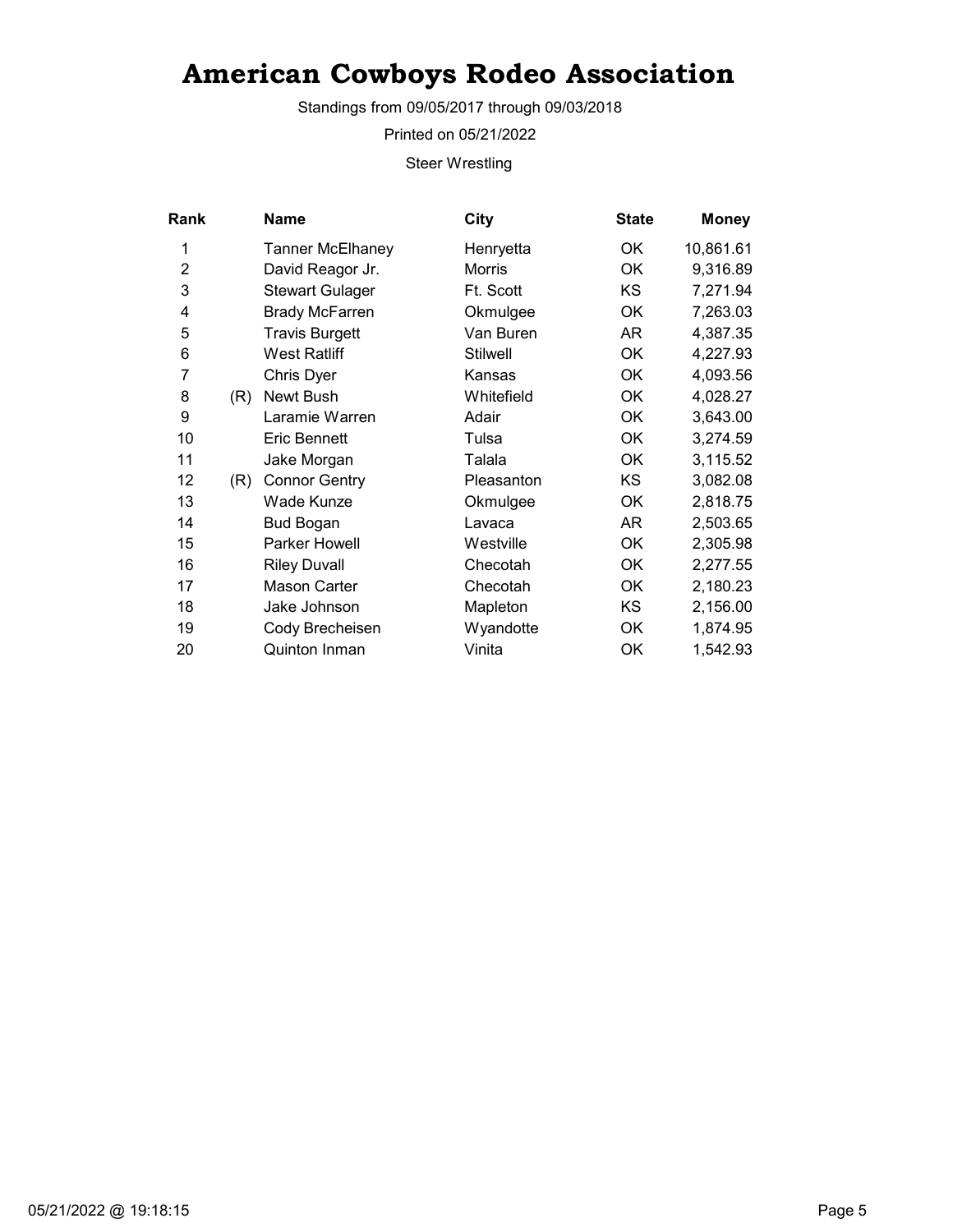Standings from 09/05/2017 through 09/03/2018

Printed on 05/21/2022

Cowgirl Barrel Racing

| <b>Rank</b>    |     | Name                   | City               | <b>State</b> | <b>Money</b> |
|----------------|-----|------------------------|--------------------|--------------|--------------|
| 1              |     | Leslie Smalygo         | Collinsville       | OK.          | 17,957.62    |
| $\overline{2}$ | (R) | Kindyl Scruggs         | Southhaven         | МS           | 10,143.36    |
| 3              |     | Andee Jo Haden         | <b>Bentonville</b> | AR           | 6,594.64     |
| 4              |     | <b>Brenda Martin</b>   | Hartshorne         | ОK           | 6,553.84     |
| 5              |     | <b>Brandy Sams</b>     | Beggs              | OK           | 5,512.15     |
| 6              |     | <b>Tiffany Teehee</b>  | Claremore          | <b>OK</b>    | 5,463.41     |
| 7              |     | Shalonda Miller        | Mansfield          | MO           | 5,429.60     |
| 8              |     | Kara Kreder            | Collinsville       | <b>OK</b>    | 5,189.21     |
| 9              |     | Paula Mercer           | Howe               | OK           | 4,986.15     |
| 10             |     | Jenny Jo Earp- Kijac   | Jay                | <b>OK</b>    | 4,911.55     |
| 11             |     | <b>Bailee Snow</b>     | Sallisaw           | OK           | 4,858.59     |
| 12             | (R) | <b>Tatum Williams</b>  | Copan              | OK           | 4,313.84     |
| 13             |     | <b>Kelsey Spurlock</b> | Inola              | ОK           | 3,773.17     |
| 14             |     | April Yeager           | Kansas             | <b>OK</b>    | 3,427.06     |
| 15             |     | Chelsi Wilson          | Howe               | ОK           | 3,290.49     |
| 16             |     | Kynder Starr           | Catoosa            | ОK           | 3,184.82     |
| 17             |     | Micaela Hughes         | Tahlequah          | ОK           | 2,788.74     |
| 18             | (R) | <b>Abby Searcy</b>     | Wilmar             | AR           | 2,676.91     |
| 19             | (R) | Kylee Bennett          | McAlester          | OK           | 2,639.42     |
| 20             |     | Emma Charleston        | Reeds              | МO           | 2,622.21     |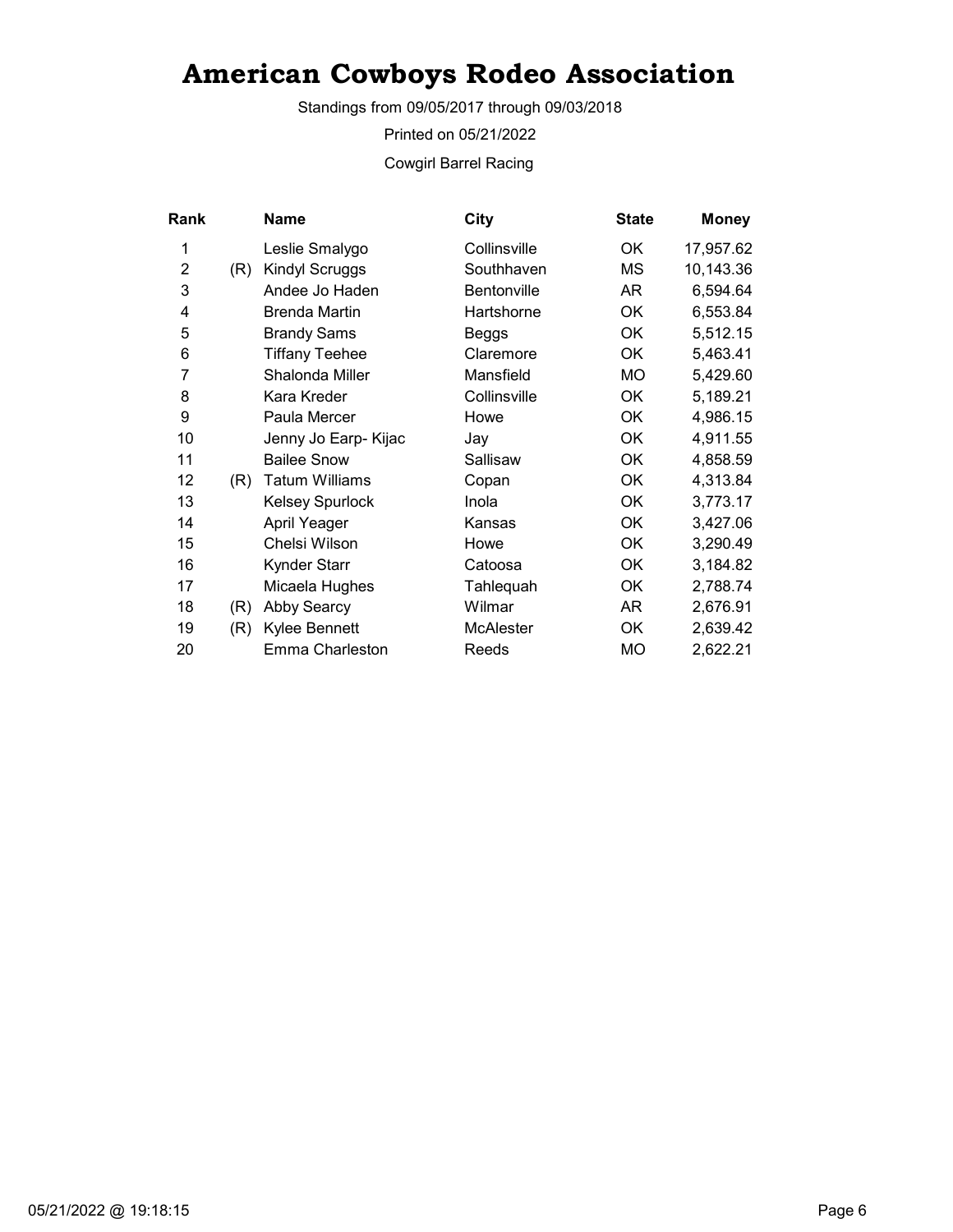Standings from 09/05/2017 through 09/03/2018

Printed on 05/21/2022

Header Team Roping

| Rank           |     | <b>Name</b>               | City            | <b>State</b> | <b>Money</b> |
|----------------|-----|---------------------------|-----------------|--------------|--------------|
| 1              |     | <b>Eric Flurry</b>        | Spiro           | 0K           | 15,309.71    |
| $\overline{2}$ |     | Destry Graham             | Sallisaw        | <b>OK</b>    | 12,674.47    |
| 3              | (R) | Coy Rahlman               | Ellsinore       | МO           | 10,922.47    |
| 4              |     | <b>Terry Crow</b>         | Miami           | OK           | 10,414.31    |
| 5              |     | Adam Hubler               | Warner          | OK           | 8,873.69     |
| 6              |     | Jake Cooper               | Westville       | <b>OK</b>    | 8,632.81     |
| 7              |     | <b>Ethan Griffin</b>      | Jay             | OK           | 7,880.01     |
| 8              |     | <b>Thompson Berryhill</b> | Talala          | ОK           | 6,848.20     |
| 9              |     | <b>Brenten Hall</b>       | Jay             | <b>OK</b>    | 6,560.29     |
| 10             |     | Cale Markham              | Vinita          | OK           | 6,024.50     |
| 11             | (R) | Ross Daniel               | Kinta           | OK           | 5,855.75     |
| 12             |     | <b>Brye Crites</b>        | Welch           | OK           | 4,562.64     |
| 13             |     | AJ Horton                 | <b>Stigler</b>  | OK           | 4,481.45     |
| 14             |     | Gable Hilderbrand         | <b>Bartlett</b> | <b>KS</b>    | 2,762.95     |
| 15             |     | Casper May                | Ramona          | OK           | 2,648.74     |
| 16             |     | Tanner Shoop              | Pryor           | ОK           | 2,587.08     |
| 17             |     | <b>CJ Schicke</b>         | Independence    | KS           | 2,542.03     |
| 18             | (R) | Nick Wideman              | Afton           | OK           | 2,048.83     |
| 19             | (R) | Paul Tierney              | Oklahoma City   | OK           | 2,010.31     |
| 20             |     | <b>Justin Turner</b>      | Vinita          | ОK           | 1,796.31     |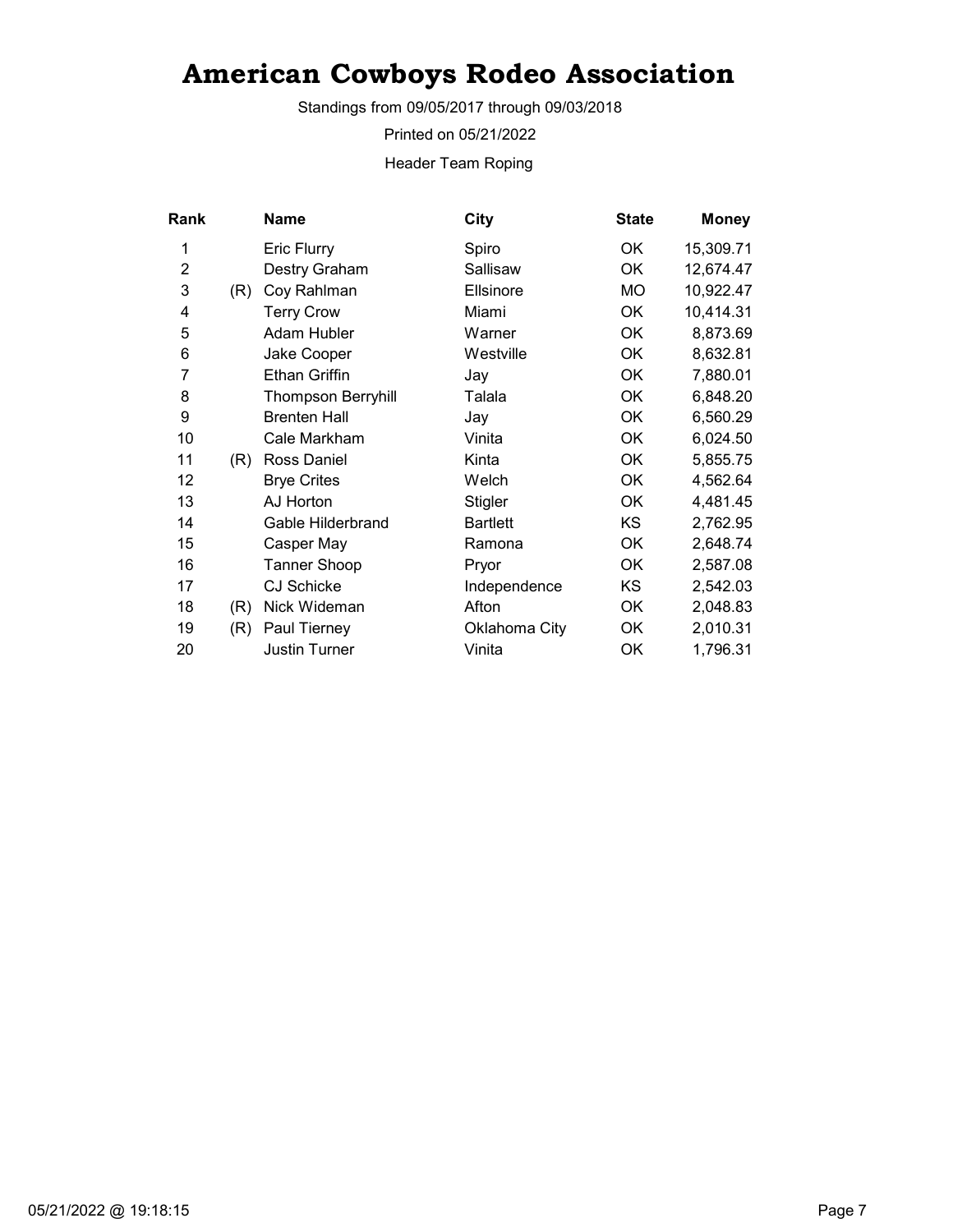Standings from 09/05/2017 through 09/03/2018

Printed on 05/21/2022

Heeler Team Roping

| <b>Rank</b>    |     | <b>Name</b>             | City                 | <b>State</b> | <b>Money</b> |
|----------------|-----|-------------------------|----------------------|--------------|--------------|
| 1              |     | <b>Stitches Stanley</b> | Wagoner              | ОK           | 15,977.50    |
| $\overline{2}$ |     | <b>Nicky Simmons</b>    | Colcord              | <b>OK</b>    | 13,982.85    |
| 3              |     | <b>Tyler Hutchins</b>   | Rose                 | OK           | 11,396.37    |
| 4              |     | Jake Pianalto           | Rose                 | ОK           | 9,938.87     |
| 5              |     | <b>Chad Evans</b>       | Miami                | <b>OK</b>    | 9,935.95     |
| 6              |     | Cody Heflin             | Pryor                | OK           | 8,564.08     |
| 7              |     | <b>EJ Thomas</b>        | Keota                | OK           | 7,313.94     |
| 8              |     | Jake Clay               | Sapulpa              | <b>OK</b>    | 6,954.25     |
| 9              |     | <b>Griffin Passmore</b> | Rose                 | ОK           | 6,536.89     |
| 10             | (R) | Johnathon Hamby         | Hulbert              | <b>OK</b>    | 5,207.20     |
| 11             |     | <b>Tyler Coleman</b>    | Morrison             | OK           | 4,271.19     |
| 12             |     | <b>Casey Stipes</b>     | Salina               | OK           | 4,188.29     |
| 13             |     | Kyle Horton             | <b>Stigler</b>       | OK           | 3,517.62     |
| 14             |     | <b>Trevor Shoop</b>     | Inola                | OK           | 2,587.08     |
| 15             |     | Dustin Buffer           | Colcord              | OK           | 2,387.55     |
| 16             |     | Shawn Kreder            | Collinsville         | ОK           | 2,370.53     |
| 17             | (R) | Cody Doescher           | <b>Webbers Falls</b> | <b>OK</b>    | 2,118.78     |
| 18             |     | Lane Reeves             | Wann                 | OK           | 1,818.76     |
| 19             |     | Scott Christopher       | Greenwood            | AR           | 1,697.29     |
| 20             |     | Roy Shoop               | Inola                | OK           | 1,559.19     |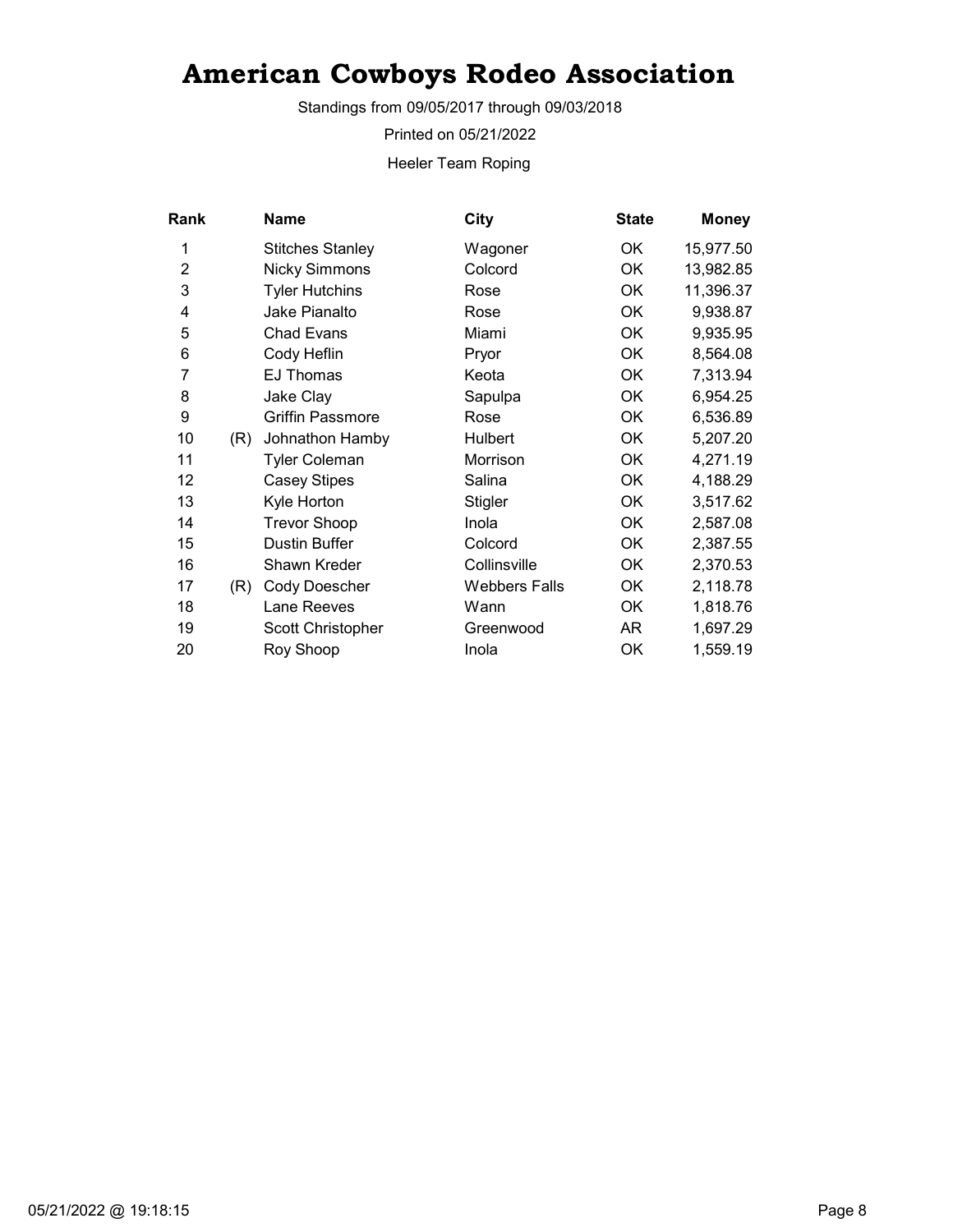Standings from 09/05/2017 through 09/03/2018

Printed on 05/21/2022

Cowgirl Breakaway

| Rank           |     | Name                   | City                | <b>State</b> | <b>Money</b> |
|----------------|-----|------------------------|---------------------|--------------|--------------|
| 1              |     | Angela Bartley         | Chouteau            | OK.          | 12,213.65    |
| $\overline{2}$ |     | Halle Tatham           | Pryor               | OK           | 7,466.33     |
| 3              |     | Jimme Beth Hefner      | Bixby               | 0K           | 6,926.65     |
| 4              |     | Winter Williams        | Copan               | OK           | 6,578.54     |
| 5              |     | Jimmie M Bryant        | Jay                 | OK           | 5,982.84     |
| 6              |     | Katie Meller McElhaney | Henryetta           | OK           | 5,784.48     |
| 7              |     | Cassie Vaughan         | Weatherford         | OK           | 4,897.08     |
| 8              |     | Kendyl Hutton          | Sperry              | ОK           | 4,543.17     |
| 9              |     | Jenna Lee Adams        | Weatherford         | OK           | 4,345.33     |
| 10             |     | Kylee Jo Horton        | Stigler             | OK           | 4,334.15     |
| 11             |     | <b>Mollie Bassett</b>  | Vinita              | 0K           | 4,311.83     |
| 12             |     | Randi Stanley          | Wagoner             | 0K           | 3,922.75     |
| 13             |     | Addee Larae Carder     | Miami               | OK           | 3,864.34     |
| 14             |     | <b>Taylor Haskins</b>  | Carthage            | МO           | 3,307.05     |
| 15             |     | LaRae Smith            | <b>Barnsdall</b>    | OK           | 3,231.51     |
| 16             |     | Tamara Smith           | Wynona              | 0K           | 2,971.57     |
| 17             | (R) | Jacoby Hotsenpiller    | Mapleton            | KS           | 2,930.97     |
| 18             |     | Toya Vogt- Stunkard    | Afton               | 0K           | 2,926.83     |
| 19             |     | Jaice Cross- Walters   | <b>Yates Center</b> | KS           | 2,596.35     |
| 20             |     | Johnna Setzer          | Quitman             | AR           | 2,557.38     |